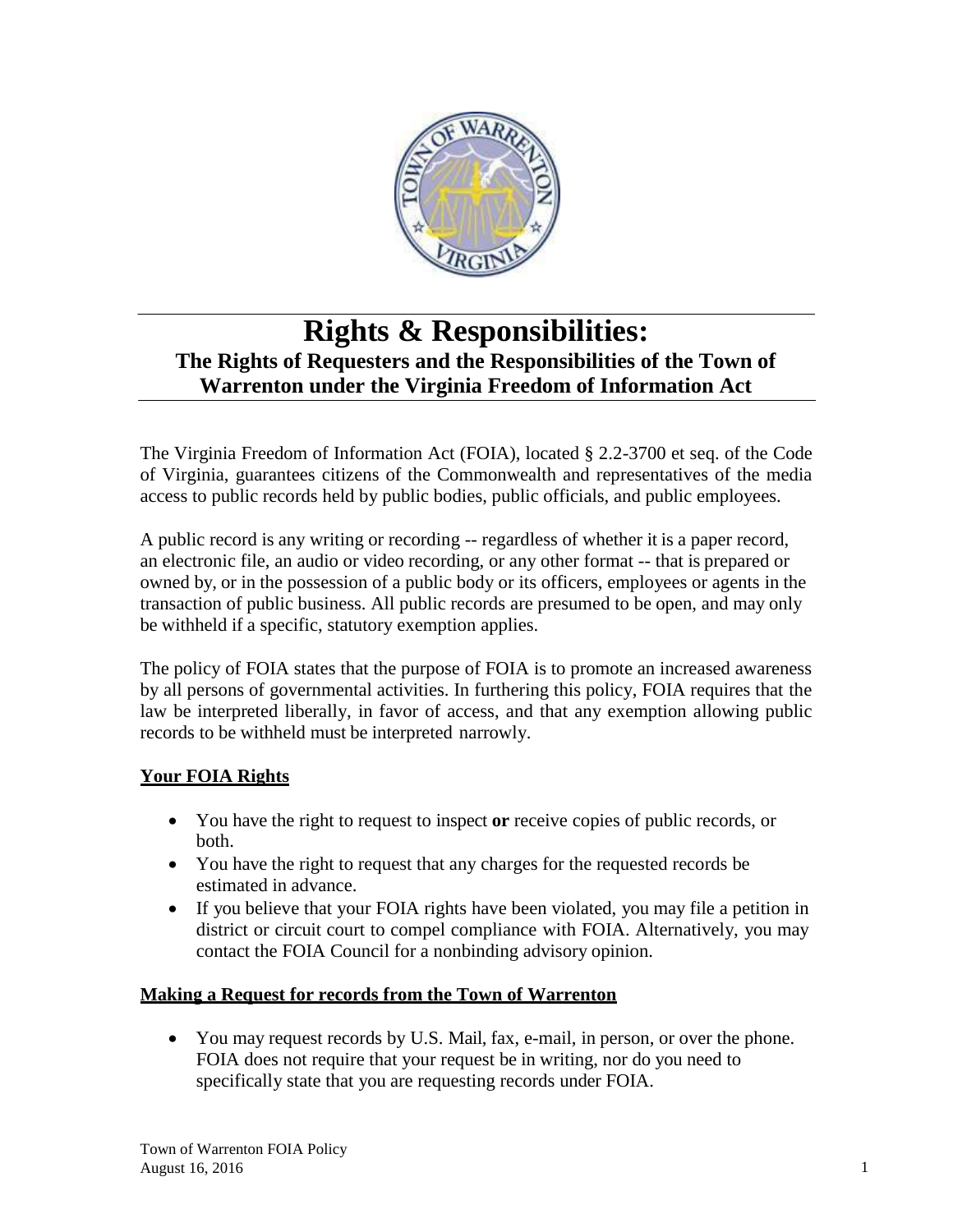- o From a practical perspective, it may be helpful to both you and the person receiving your request to put your request in writing. This allows you to create a record of your request. It also gives us a clear statement of what records you are requesting, so that there is no misunderstanding over a verbal request. However, we cannot refuse to respond to your FOIA request if you elect to not put it in writing.
- Your request must identify the records you are seeking with "reasonable specificity." This is a common-sense standard. It does not refer to or limit the volume or number of records that you are requesting; instead, it requires that you be specific enough so that we can identify and locate the records that you are seeking.
- Your request must ask for existing records or documents. FOIA gives you a right to inspect or copy **records**; it does not apply to a situation where you are asking general questions about the work of the Town of Warrenton, nor does it require the Town of Warrenton to create a record that does not exist.
- You may choose to receive electronic records in any format used by the Town of Warrenton in the regular course of business.
	- o For example, if you are requesting records maintained in an Excel database, you may elect to receive those records electronically, via e-mail or on a computer disk, or to receive a printed copy of those records
- If we have questions about your request, please cooperate with staff's efforts to clarify the type of records that you are seeking, or to attempt to reach a reasonable agreement about a response to a large request. Making a FOIA request is not an adversarial process, but we may need to discuss your request with you to ensure that we understand what records you are seeking.

#### **To request records from the Town of Warrenton, you may direct your request to the Town's FOIA Officer, Elizabeth Gillie. Contact information is listed below.**

| <b>Mail:</b>  | <b>P.O. Box 341</b>     |
|---------------|-------------------------|
|               | Warrenton, VA 20188     |
| <b>Fax:</b>   | $(540)$ 349-2414        |
| <b>Phone:</b> | $(540)$ 347-1102        |
| <b>Email:</b> | egillie@warrentonva.gov |

**You may also contact her with questions you have concerning requesting records from the Town of Warrenton. In addition, the Freedom of Information Advisory Council is available to answer any questions you may have about FOIA. The Council may be contacted by e-mail at [foiacouncil@dls.virginia.gov, o](mailto:foiacouncil@dls.virginia.gov)r by phone at (804) 225-3056 or [toll free] 1-866-448-4100.**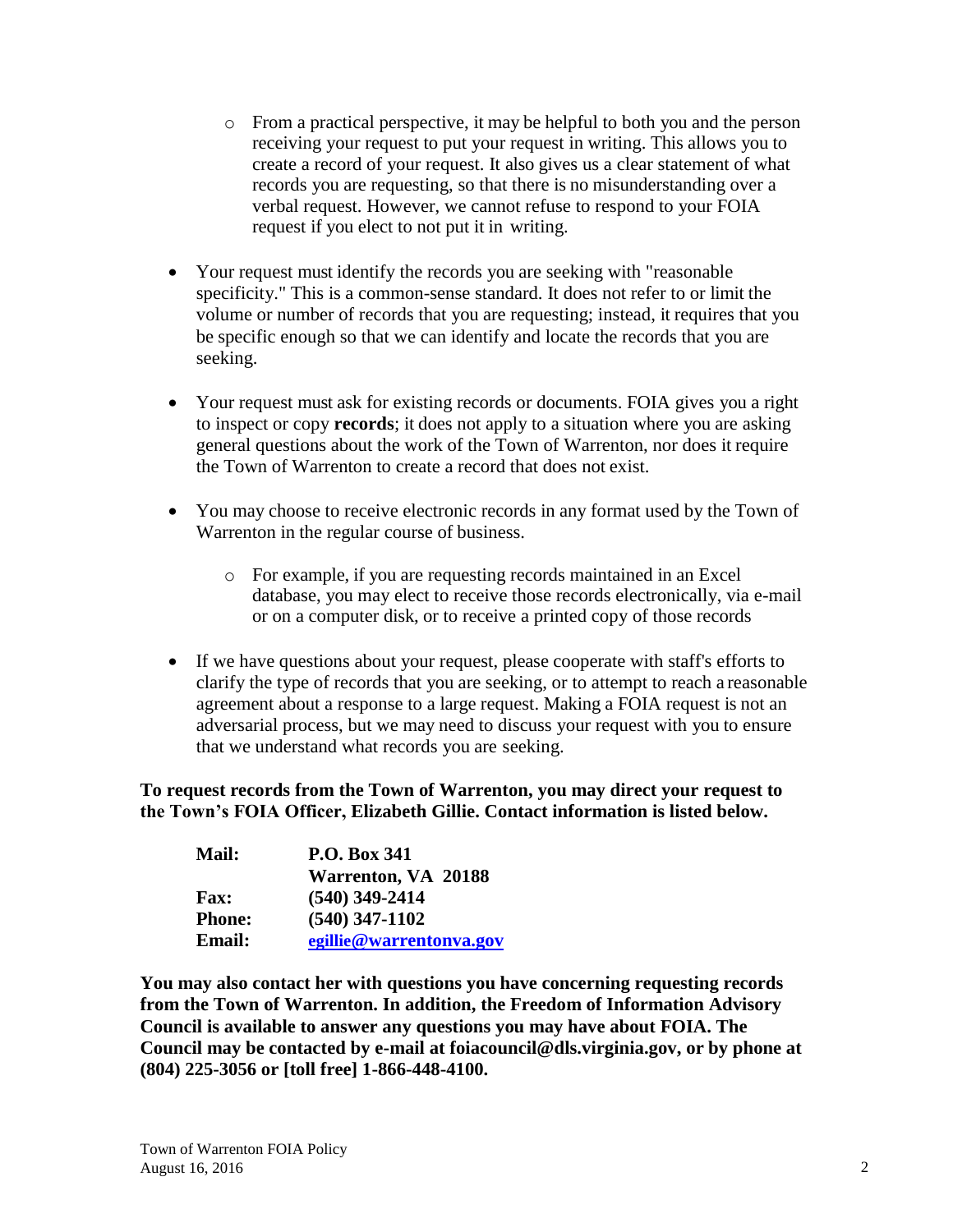#### **The Town of Warrenton's Responsibilities in Responding to Your Request**

- The Town of Warrenton must respond to your request within five working days of receiving it. "Day One" is considered the day after your request is received. The five-day period does not include weekends or holidays.
- The reason behind your request for public records from the Town of Warrenton is irrelevant, and you do not have to state why you want the records before we respond to your request. FOIA does, however, allow the Town of Warrenton to require you to provide your name and legal address.
- FOIA requires that the Town of Warrenton make one of the following responses to your request within the five-day time period:
	- 1) We provide you with the records that you have requested in their entirety.
	- 2) We withhold all of the records that you have requested, because all of the records are subject to a specific statutory exemption. If all of the records are being withheld, we must send you a response in writing. That writing must identify the volume and subject matter of the records being withheld, and state the specific section of the Code of Virginia that allows us to withhold the records.
	- 3) We provide some of the records that you have requested, but withhold other records. We cannot withhold an entire record if only a portion of it is subject to an exemption. In that instance, we may redact the portion of the record that may be withheld, and must provide you with the remainder of the record. We must provide you with a written response stating the specific section of the Code of Virginia that allows portions of the requested records to be withheld.
	- 4) We inform you in writing that the requested records cannot be found or do not exist (we do not have the records you want). However, if we know that another public body has the requested records, we must include contact information for the other public body in our response to you.
	- 5) If it is practically impossible for the Town of Warrenton to respond to your request within the five-day period, we must state this in writing, explaining the conditions that make the response impossible. This will allow us seven additional working days to respond to your request, giving us a total of 12 working days to respond to your request.
- If you make a request for a very large number of records, and we feel that we cannot provide the records to you within 12 working days without disrupting our other organizational responsibilities, we may petition the court for additionaltime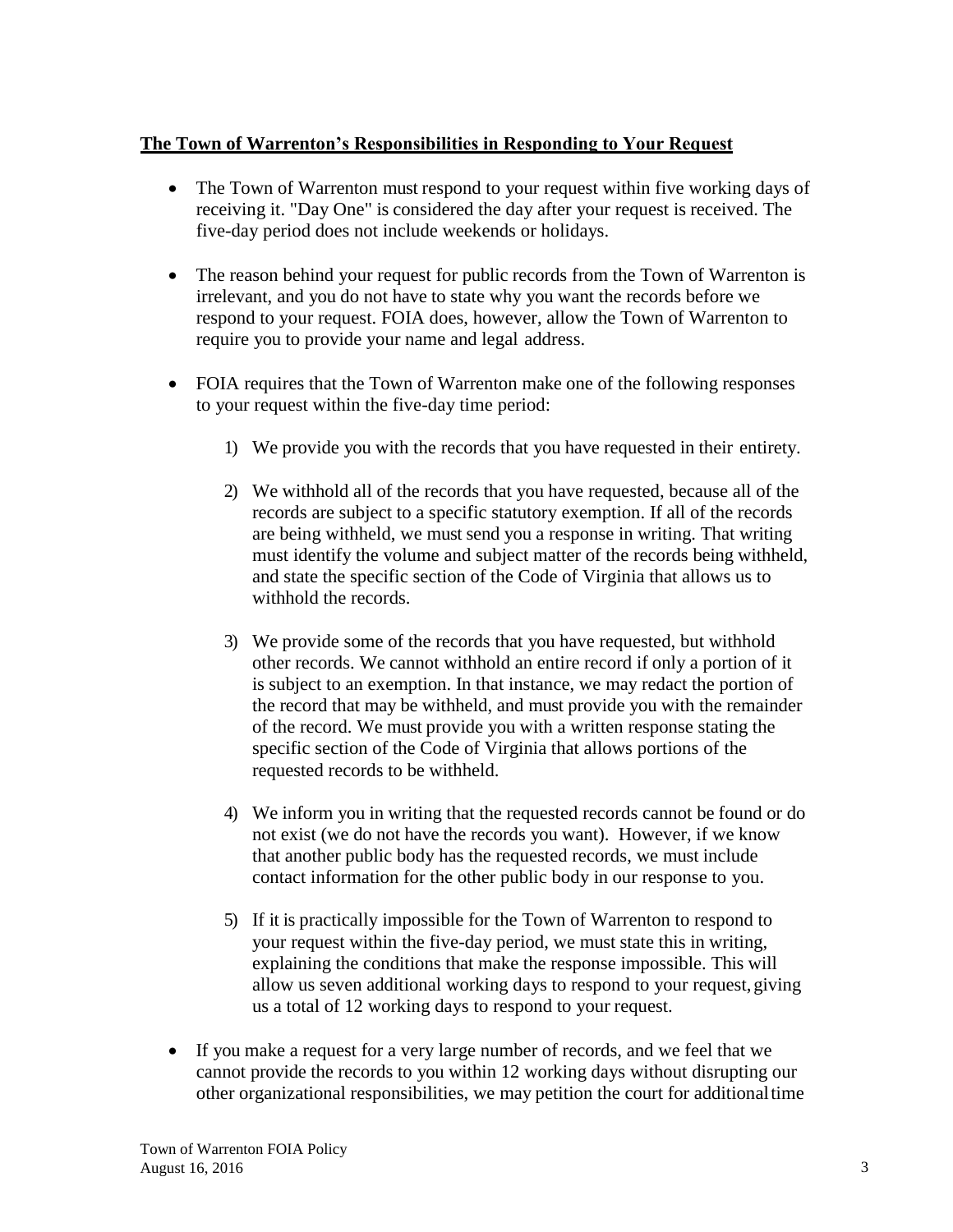to respond to your request. However, FOIA requires that we make a reasonable effort to reach an agreement with you concerning the production or the records before we go to court to ask for more time.

### **Costs**

- A public body may make reasonable charges not to exceed its actual cost incurred in accessing, duplicating, supplying, or searching for the requested records. No public body shall impose any extraneous, intermediary, or surplus fees or expenses to recoup the general costs associated with creating or maintaining records or transacting the general business of the public body. Any duplicating fee charged by a public body shall not exceed the actual cost of duplication. All charges for the supplying of requested records shall be estimated in advance at the request of the citizen as set forth in subsection F of § 2.2-3704 of the Code of Virginia.
- You may have to pay for the records that you request from the Town of Warrenton. FOIA allows us to charge for the actual costs of responding toFOIA requests. This would include items like staff time spent searching for the requested records, copying costs, or any other costs directly related to supplying the requested records. It cannot include general overhead costs.
- If we estimate that it will cost more than \$200 to respond to your request, we may require you to pay a deposit, not to exceed the amount of the estimate, before proceeding with your request. The five days that we have to respond to your request does not include the time between when we ask for a deposit and when you respond.
- You may request that we estimate in advance the charges for supplying the records that you have requested. This will allow you to know about any costs upfront, or give you the opportunity to modify your request in an attempt to lower the estimated costs.
- If you owe us money from a previous FOIA request that has remained unpaid for more than 30 days, the Town of Warrenton may require payment of the past-due bill before it will respond to your new FOIA request.

#### **Types of records**

The following is a general description of the types of records held by the Town of Warrenton:

- Personnel records concerning employees and officials of the Town of Warrenton
- Records of contracts which the Town of Warrenton has entered into